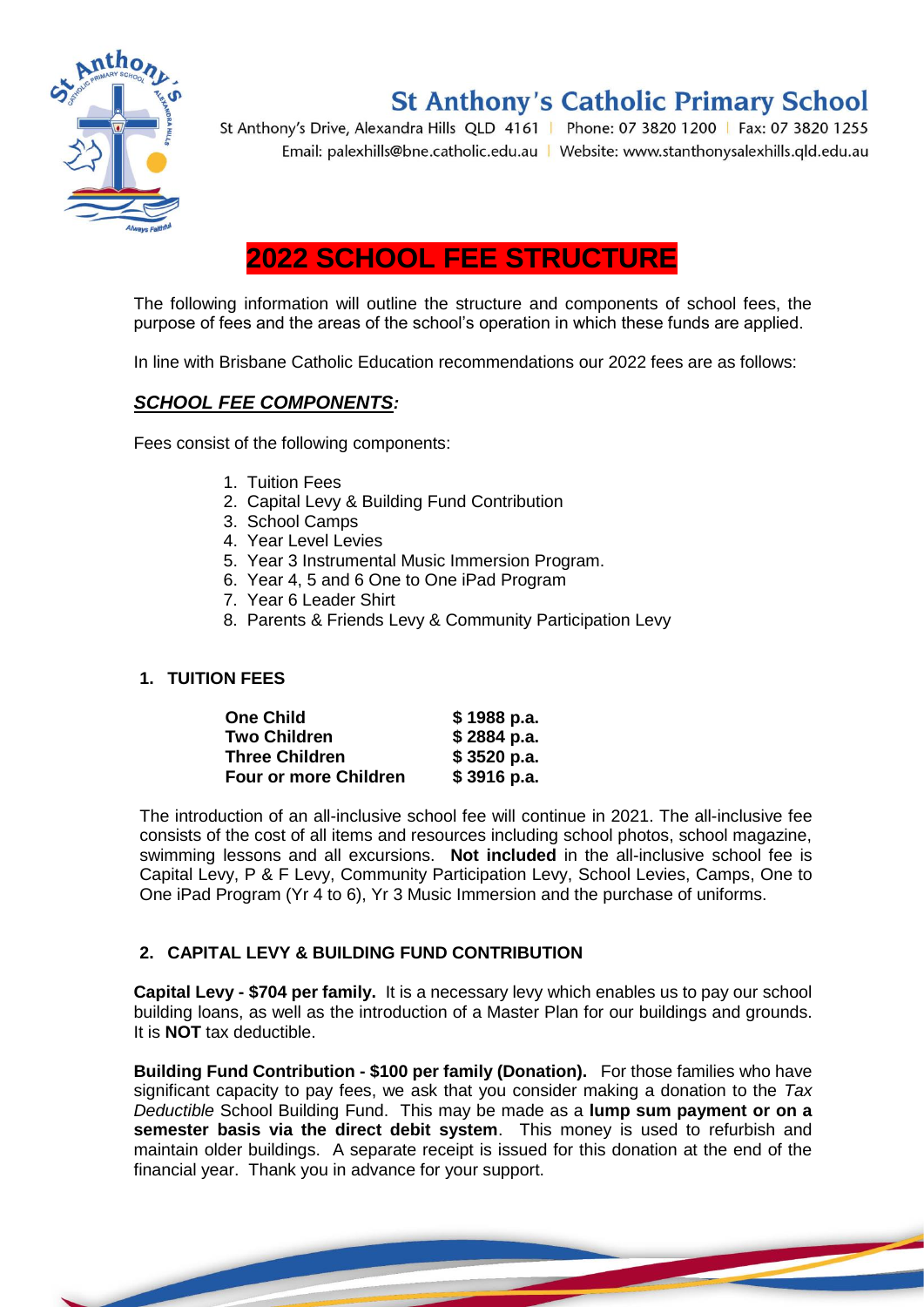## **3. SCHOOL CAMPS**

**Years 4, 5 and 6 Camps:** A base fee of \$321 for Year 6 (3 day camp), \$276 for Year 5 (3 day camp), and \$81 for Year 4 (1 day camp, not overnight) will be charged over Terms 1 to 3. Adjustments will be made to Term 4 fees once allowance is made for any fundraising efforts and actual camp costs.

## **4. SCHOOL LEVIES**

All textbooks, stationery, online subscriptions and class levies will be included under School Levies. This levy will be charged over four terms.

> **Prep School Levy \$160 (\$40 per term) Yr 1 to Yr 6 School Levy \$116 (\$29 per term)**

## **5. INSTRUMENTAL MUSIC IMMERSION PROGRAM – YR 3 ONLY**

**The cost associated with this program for Yr 3 students is \$80 per term (\$320 yearly).**  The St Anthony's P & F committee have agreed to subsidize the costs for Yr 3 students (2021). Without the support of the P & F this program would cost each student \$110 per term.

All students across Year 3 participate in the Music Immersion Program, students will be engaged in a term each of keyboard, guitar, percussion and vocals. There will be a separate teacher for each of these disciplines. At the end of Year 3, students and their families will then be able to decide if they wish to continue their music tuition through the Instrumental Music Program (via Creative Kidz) on a user pays basis.

## **6. ONE TO ONE iPAD PROGRAM - Yr 4, Yr 5, Yr 6**

Students have the use of iPads whilst they are enrolled at the School. At the end of Year 6, assuming all school fee payments have been made, the iPad will then be returned to the student.

If a student was to leave St Anthony's prior to the completion of Year 6, the family would have the option to pay out the remaining amount owing on the 1:1 levy to be able to take the device, otherwise the device remains as school property. This will also apply to new families who come to St Anthony's during the 3 year period – the family would have the option to make up the payments owing on the 1:1 levy. Should families decide not to exercise this option, a device will be made available to the student during class time, but it may not be taken off school premises. In the case of loss or damage to the device, a \$65 excess is payable by the parent/guardian, regardless of how the loss/damage was incurred. Repeated instances of damage (more than one per year) may result in a loss of coverage. In these instances, families will need to meet the total cost of repairs by an authorized Apple agent.

**Year 4** \$85.00 per term

**Year 5** \$96.00 per term.

**Year 6** \$96.00 per term.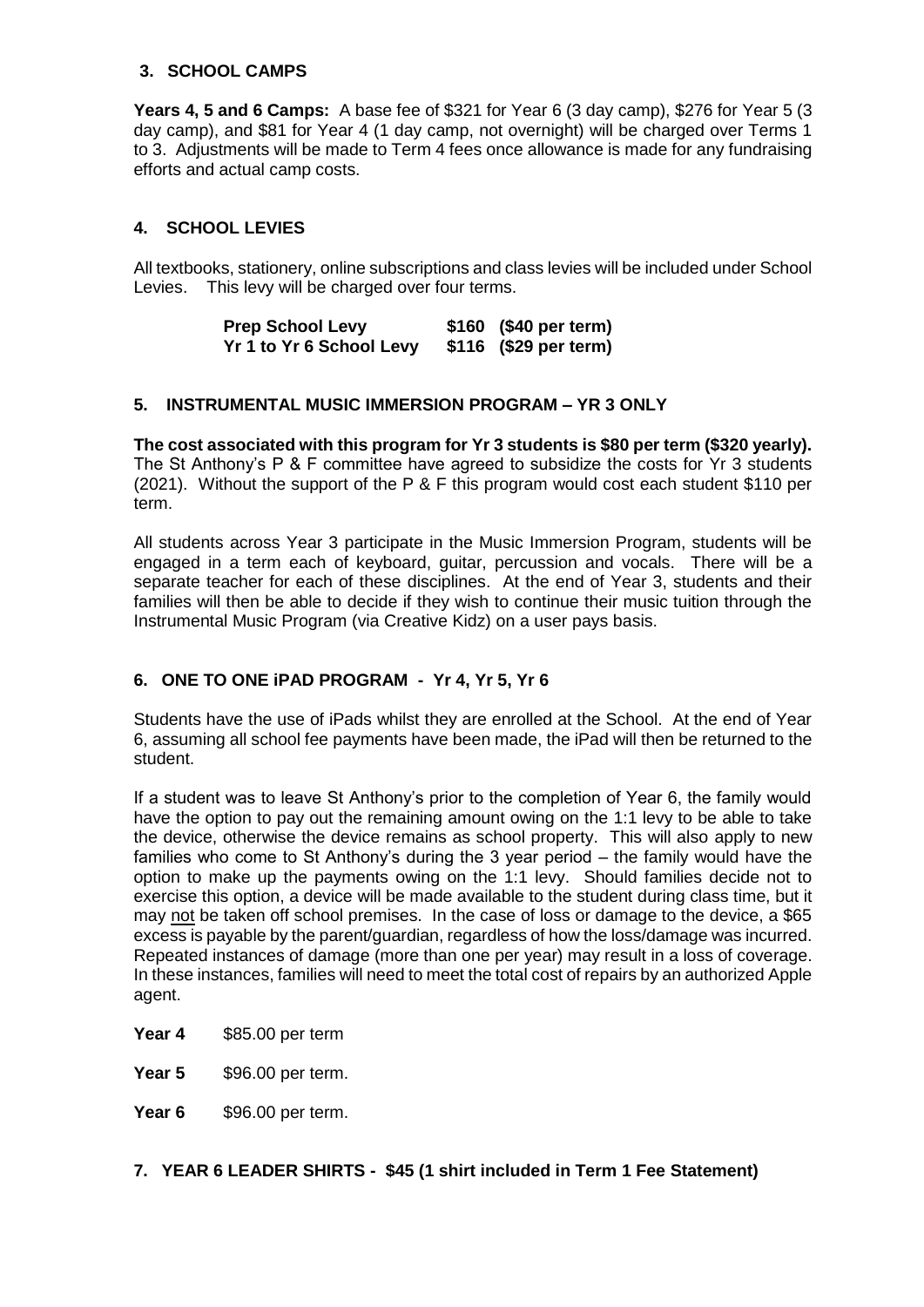## **8. PARENTS & FRIENDS LEVY - \$100 per family**

## **COMMUNITY PARTICIPATION LEVY - \$200 per family**

P&F Levy is charged by the St Anthony's Parents & Friends Association to provide for special projects within the school. The P&F Community Participation Levy was introduced to increase participation and involvement of families at school events. The P&F levy of \$100 p.a. will remain the same and the Community Participation Levy of \$200 p.a. is charged in Term 2 school fees.

To receive a rebate of this **Community Participation Levy**, parents/carers will need to complete **10 points of P&F supported activities** to receive a full rebate of \$200 in Term 4. If **five** points are completed, then a **50%** rebate of the levy will apply. There will be no further pro-rata rebate applied, so if for example 7 points are completed, only 50% rebate on the volunteer levy will apply.

## *PAYMENT METHODS***:**

- Direct Debit
- BPay
- BPoint (Credit Card)
- EFTPOS facilities available at school office
- Cash

#### *DISCOUNTS*

A 2.5% discount on fees (Tuition and Capital levy only) will be granted if full payment of the annual fee is made by Friday, 4<sup>th</sup> March 2022.

## *CONCESSIONS*

The school considers applications from families who are experiencing difficulties meeting the cost of fees, but does not grant concessions for fees that are in arrears. Families needing a concession must contact the school and request a concession form. **These forms are now available for 2022 on the Parent Portal.** The decision to grant a concession is made on the family's assessed ability to pay based on information disclosed by the family and nationally recognised poverty scales. All families granted concessions are required to use the Direct Debit or Centrepay method of payment. Applications close on 31<sup>st</sup> March 2022. **Concessions do not continue automatically from one year to the next.** *Re-application is necessary***.**

## *PAYMENT OF FEES – POLICY*

The policy for the payment of fees in 2022 is that upon receipt of each term's school fees account, the Principal or Finance Officer must be informed immediately if fees cannot be paid in full by the specified due date. A proposal for repayment of the fees over the course of the term must also be made at this time.

#### *If a child's enrolment is to be withdrawn, one term's written notice is required before refunds are considered.*

In the event that two terms of fees are outstanding, and in the absence of any existing arrangements or advice, an interview will be arranged with the School Principal, and the family will be notified of the date and time.